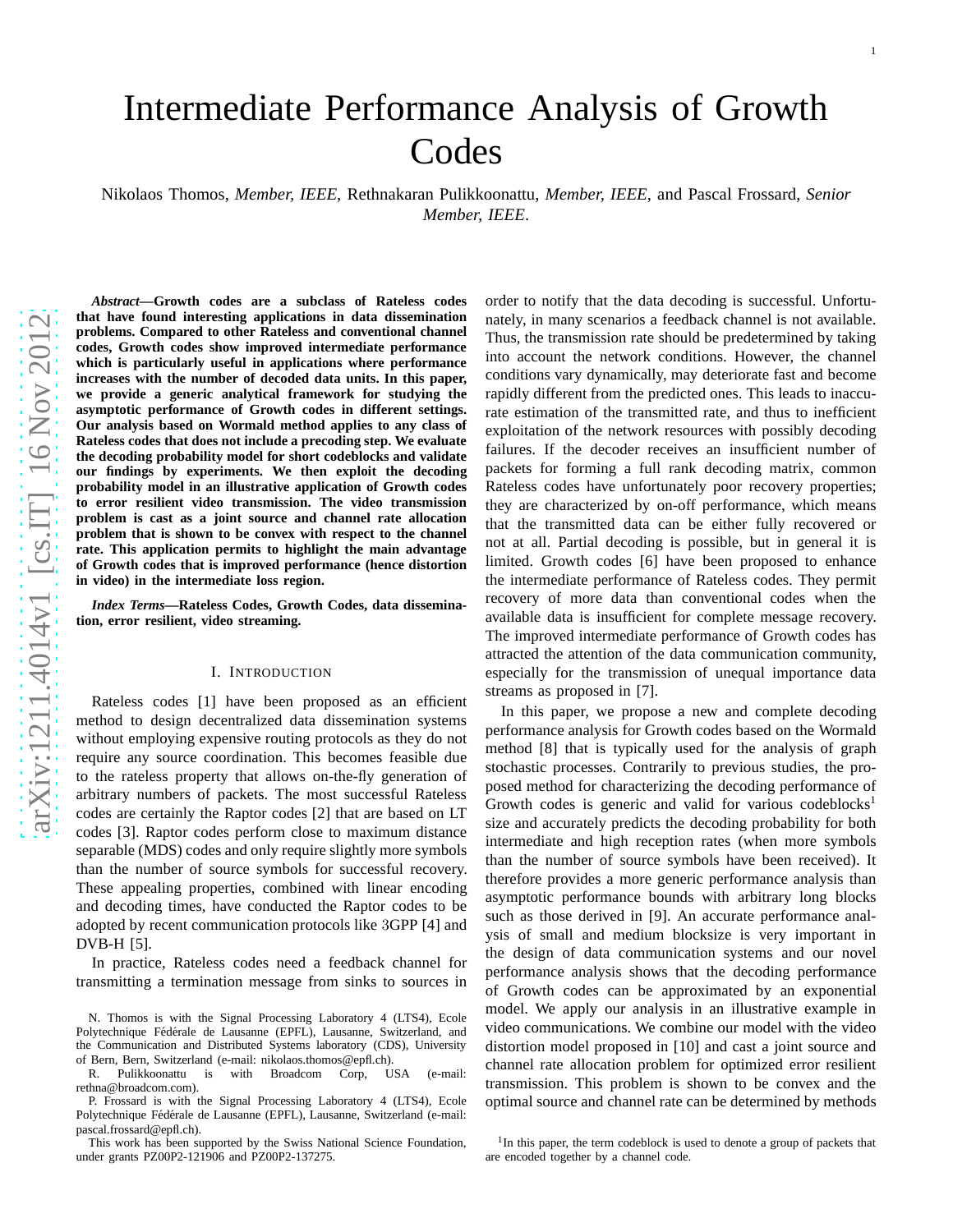such as dynamic programming and Lagrangian optimization. Our design comes close to the concepts of [11], [12] where unequal error protection Rateless codes have been designed specifically for streaming. We however here concentrate on the intermediate of the channel codes, which is one of the main advantages of Growth codes. We show that these codes provide an interesting solution for error resilient video streaming with graceful degradation of quality when channel conditions deteriorate.

The paper is organized as follows. In Section II, we present the general principles of Rateless codes focusing especially on Growth codes. We analyze Growth codes recovery performance using the Wormald method, discuss the expected Growth codes behavior and provide a model for the symbol recovery probability in Section III. In Section IV, we cast an optimization problem for determining the optimal source and channel rate allocation in an illustrative example of video transmission. Finally, conclusions are drawn in Section V.

### II. RATELESS CODES

#### *A. General structure*

Data dissemination systems usually employ Reed Solomon (RS) codes [13] to cope with packet erasures on communication channels. RS codes can recover the transmitted data only when the received set of packets is equal to the number of source symbols  $k$ . However, the application of RS codes is limited by their decoding complexity that grows quadratically with the block size. Rateless codes solve this problem in applications with complexity or delay constraints as they offer linear encoding times. Linear decoding times can be further achieved when the degree distribution is carefully designed and decoding is performed by means of belief propagation. These codes however incur a small performance penalty  $\epsilon$ and require slightly more packets than the number of source packets k for decoding, (*i.e.*, the minimal number of packets for decoding is  $(1+\epsilon) \cdot k$ ). The decoding probability increases with the number of received packets since the probability to form a full rank system of packets at decoder increases with the number of packets. Rateless codes generally do not have a pre-determined code rate and they generate as many symbols as needed by each client for successful decoding. This permits better exploitation of the available network resources as systems employing Rateless codes can easily cope with network dynamics; inaccurate estimation of the channel conditions do not directly lead to over-protecting or under-protecting the source data as in rate-optimized codes.

In more details, the Rateless encoded symbols are generated by combining (XOR-ing) source packets selected uniformly at random. The number of combined packets (the degree of the corresponding codeword) is determined by the degree distribution function  $\Omega(x) = \sum_{i=1}^{d_{\text{max}}} \Omega_i \cdot x^i$ , where  $\Omega_i$  denotes the probability of generating a symbol with degree  $i$  (a symbol that is the result of XOR-ing  $i$  data symbols). The parameter  $d_{\text{max}}$  is the maximum allowable symbol's degree which cannot exceed the number of source symbols. If  $x_i$  stands for the *i*th source packet and  $y_i$  is the j<sup>th</sup> transmitted symbol respectively,

we can write

$$
y_j = \sum_{l=1}^{d_j} \bigoplus x_l,
$$

where  $d_i$  is the degree of the jth symbol and  $\sum \bigoplus$  is the bitwise XOR operation. Rateless codes have an implicit structure as the decision about the number of packets to be combined for the generation of the  $y_j$  is made by sampling  $\Omega(x)$ ; the identity of the combined packets is selected uniformly at random. Due to the implicit structure of Rateless codes a small header called "ESI " is appended to each packet. It conveys information to the decoder about the packets that have been combined for the generation of encoded packets. The ESI is usually the seed of a pseudorandom generator used for generating the encoded packet. Please note that the terms "packet" and "symbol" are used interchangeably throughout the analysis.

Next, we focus on Growth codes that are a particular class of Rateless codes with advanced intermediate decoding performance and sustained performance at high rates. Such characteristics are particularly interesting for transmission of time-constrained data that can benefit from partial decoding.

# *B. Growth codes*

Popular Rateless codes such as LT codes and Raptor codes have small overheads and permit decoding from a set of symbols than is slightly larger than the set of source packets. These codes have however poor intermediate performance when the number of symbols is not sufficient for perfect decoding. On the other hand, Growth codes [6] offer better intermediate performance as partial recovery is possible, but are characterized by a larger overhead  $\epsilon$  than LT or Raptor codes.

We give now more details about the design of Growth codes. The encoding procedure of Growth codes is similar to that of LT codes. Symbols are generated according to a degree distribution function  $\Omega(x)$ . The design of  $\Omega(x)$  is quite intuitive, *i.e.*, when few packets have arrived to a client, it is better to receive packets of degree one that permit immediate decoding. Instantaneous decodability of packets of degree one however decreases with the number of received packets like in the coupons collector problem [14]. Indeed, the probability that a packet is a duplicate increases with the number of received packets with degree one [6].

Based on this intuition, the degree of the encoded symbols progressively increases until sinks are able to recover the transmitted data content. The Growth codes degree distribution is thus given as

$$
\Omega(k) : \Omega_i^* = \max\left(0, \min\left(\frac{K_i - K_{i-1}}{k}, \frac{k - K_{i-1}}{k}\right)\right) \tag{1}
$$

where the parameter  $K_i$  is computed by the following recursive relation [6] for the kth transmitted symbol:

$$
K_j = K_{j-1} + \sum_{i=R_{j-1}}^{R_j - 1} \frac{{k \choose j}}{\binom{i}{j-1}(k-i)}\tag{2}
$$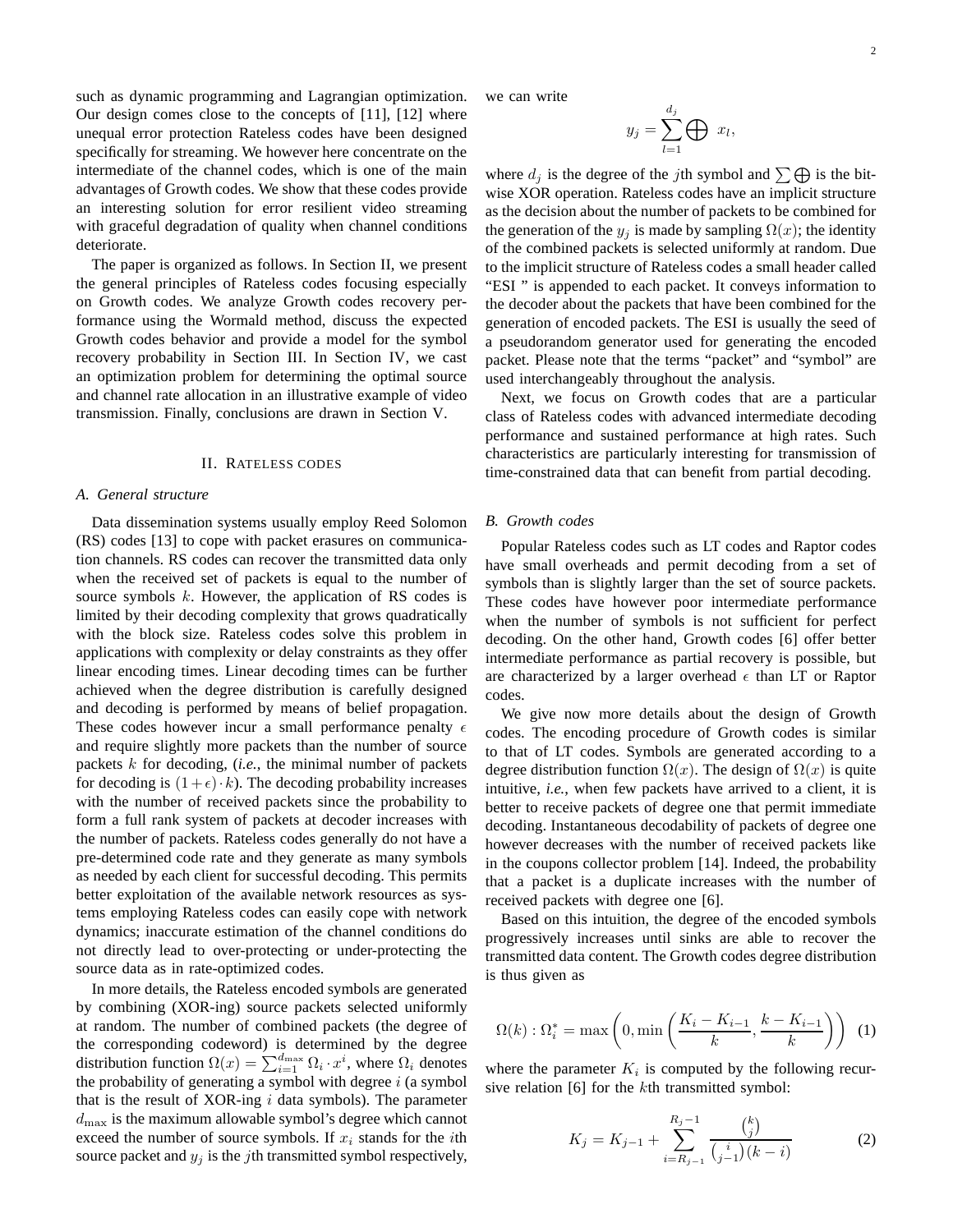with  $R_j = \frac{jk-1}{j+1}$  and  $K_1 =$  $\sum_{ }^{R_{1}-1}$  $i=0$ k  $\frac{k}{k-i}$ . In order to recover  $R_j$ 

symbols, the receiver has to get  $K_j$  symbols in expectation. The Growth codes decoding probability as a function of the number of received packets  $k$  is determined by

$$
P_{r,d}(k) = \begin{cases} \frac{(k-r+1)}{k}, & d = 1\\ \frac{(k-r+1)\binom{r-1}{d-1}}{\binom{k}{d}}, & d = 2, \dots, r\\ 0, & d > r \end{cases}
$$
(3)

It corresponds to the probability of decoding a symbol of degree  $d$  when  $r$  symbols have been already decoded. The Growth codes, encoding procedure, can be summarized as follows

**Procedure 1** Growth Codes encoding

- 1: Choose randomly the degree  $d$  of the LT encoded symbol by sampling  $\Omega(d)$ .
- 2: Choose uniformly  $d$  distinct symbols.
- 3: Combine the symbols by XOR operations

On the client side, two algorithms can be used for Growth codes decoding namely the Decoder-S and the Decoder-D [6]. The Decoder-D ignores the packets that are not immediately useful, *i.e.*, the packets whose distance to the recovered packets is larger than one, while Decoder-S stores in a list all received packets even if they are not immediately useful and checks the list of packets as the decoding process progresses. Although Decoder-D has slightly inferior decoding performance compared to that of Decoder-S, it is preferable for low-cost receivers performing on-the-fly decoding. In our analysis, we restrict our attention only to the Decoder-D that is summarized in Procedure 2.

|  |  |  |  |  | <b>Procedure 2</b> Growth Codes decoding: Decoder-D algorithm |  |
|--|--|--|--|--|---------------------------------------------------------------|--|
|--|--|--|--|--|---------------------------------------------------------------|--|

1: **if** a symbol y with  $d = 1$  arrives at client **then** 

2: Insert the symbol  $y$  in  $\mathcal{D}$ .

3: **end if**

4: **while**  $\mathcal{D} \neq \emptyset$  **do** 

- 5: Select a symbol  $x$  from  $D$ .
- 6: **if**  $x \notin \mathcal{L}$  and dist $(x, \mathcal{L}) = 1$  then
- 7: XOR x with the symbols  $\in \mathcal{L}$  that used to generate the symbol  $x$ .
- 8: Insert the recovered symbol in  $\mathcal{L}$ .
- 9: **if** in the meanwhile a new instantaneous decodable symbol y arrives at client **then**
- 10: Insert the symbol  $y$  in  $\mathcal{D}$ .
- 11: **end if**
- 12: **end if**
- 13: **end while**

In the decoding algorithm,  $D$  is the ripple of the Growth codes,  $\mathcal L$  is a list that contains the decoded symbols and  $dist(x, \mathcal{L}) = 1$  means that the symbol is instantaneously decodable, *i.e.*, an original source symbol can be recovered. Upon receiving a packet, the client examines whether the packet is instantaneously decodable and is not already in  $\mathcal{L}$ .

When it is true, the packet is decoded and then inserted in  $\mathcal{L}$ , otherwise the packet is deleted. This procedure continues as long as the source is decoded or  $D$  is empty.

# III. ANALYSIS OF GROWTH CODES PERFORMANCE

# *A. Wormald method*

The Wormald method [15] is an analytical tool that is used to study the expected behavior of stochastic processes. It is based on the idea that a system stays close to the expected behavior [8] after a series of random steps, with very high probability. Such a behavior can further be determined by a set of differential equations.

Let us consider a graph random process  $G(t)$ . The process starts with graph  $G(0)$  from which edges are repeatedly removed according to a probabilistic rule that is known a priori. This removal procedure results in a probabilistic set of sequences  $G(0), G(1), \ldots, G(t)$ , where  $G(t)$  denotes the t-th graph in that process. When no edge can be removed from  $G(t)$ , the process becomes stationary. Thus, we have  $G(t + 1) = G(t)$  and this is the final graph of this stochastic process. Usually this happens for large  $t$  ( $t \to \infty$ ). For many systems the above procedure however terminates after a finite number of steps, *i.e.*, at time  $t = T_d$ ; this forms a family of graphs  $G(0), G(1), \ldots, G(T_d)$ . The Wormald method studies the behavior of such a sequence of processes.

Since Decoder-D algorithm for Growth codes decoding is described by a stochastic process (*i.e.*, Markov process), the Wormald method can be used for the analysis of its performance. In particular, the residual Tanner graph  $G(t)$  during decoding is characterized by a set of pairs  $(V_i(t), C_i(t)),$ where  $V_i(t)$  and  $C_i(t)$  denote the total number of edges connected with variable nodes and respectively check nodes of degree  $i$  at time  $t$ . In the Growth Codes analysis, the graph actually contains  $k$  variable nodes where  $k$  is equal to the number of source symbols.

Next, we discuss the appropriateness of using Wormald theorem to characterize the decoding performance of Growth codes. We start by giving the conditions that Growth codes decoding should fulfill in order to use the Wormald method. Then, we use this method to describe the evolution of the decoding process.

# *B. Wormald theorem*

In this section, we describe the Wormald theorem and present the conditions that have to be satisfied to apply the Wormald method [16]. It should be noted that the Wormald theorem can also be used for analyzing other Rateless codes, as long as their encoding does not include any precoding step.

Let us consider that  $G(t)$  has a state space  $\{0, \ldots, \theta\}^d, d \in$  $\mathbb N$  and a probability space S. Consider a sequence  ${G^m(t)}_{m>1}$  of a Markov random process where  $G_i^m(t)$  is the *i*-th component of  $G^m(t)$ . Denote a subset  $\Gamma \subset \mathbb{R}^{d+1}$ containing the vectors  $[0, g_1, \ldots, g_d]$  such that,

$$
\mathbb{P}\left(\frac{G_i^{(m)}(t=0)}{m} = g_i\right) > 0, \forall i \in [1, d], m > 1 \tag{4}
$$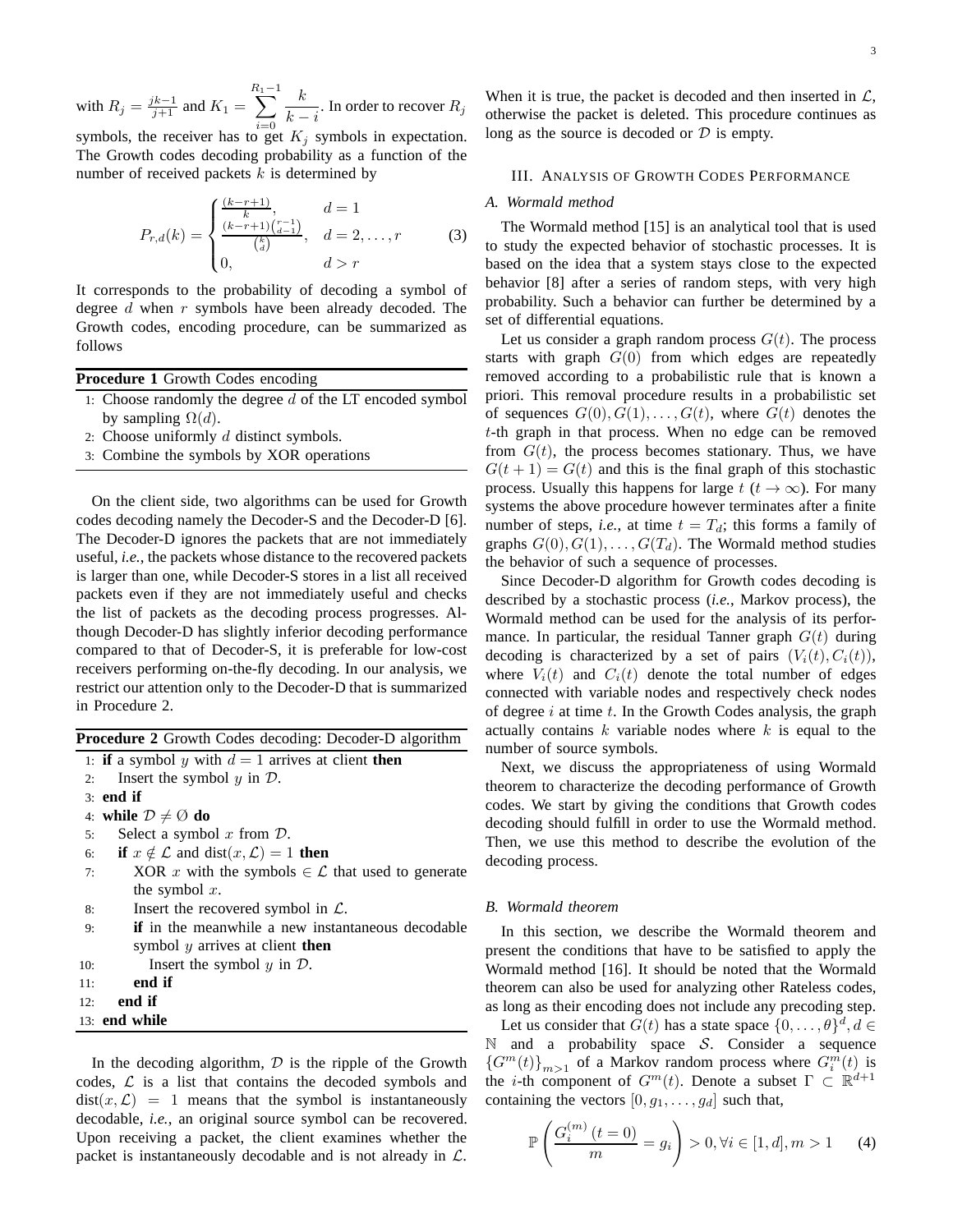Let  $f_i$  be functions from  $\mathbb{R}^{d+1}$  to  $\mathbb{R}^d$ , satisfying the following conditions:

1) For  $t < m$ , there exists a constant  $c_i^m$  such that,

$$
\left| G_i^{(m)}(t+1) - G_i^{(m)}(t) \right| \le c_i^m, 1 \le i \le d \quad (5)
$$

2) For  $t < m$  and  $\forall i \in [1, d],$ 

$$
\mathbb{E}\left[G_i^{(m)}(t+1) - G_i^{(m)}(t)|G^{(m)}(t)\right] \\
\triangleq f_i\left(\frac{t}{m}, \frac{G_1^{(m)}(t)}{m}, \dots, \frac{G_d^{(m)}(t)}{m}\right) \tag{6}
$$

3)  $f_i, \forall i \leq d$  is Lipschitz continuous function on the intersection of  $\Gamma$  with the half space  $\{(t, g_1, \ldots, g_d) : t \geq 0\},\$ *i.e.*, if  $x, y \in \mathbb{R}^{d+1}$  belong to this intersection, then there exists a Lipschitz constant  $\zeta$  such that,

$$
|f_i(x) - f_i(y)| \le \zeta \sum_{j=1}^{d+1} |x_j - y_j| \tag{7}
$$

The above conditions are respectively the boundedness, the trend and the Lipschitz conditions. The boundedness condition implies that the function is bounded. The trend condition imposes that we can describe the process with a time series without any knowledge of the serial correlation between  $G^m(t)$ . Finally, the Lipschitz condition means that the functions  $f_i$  are not steep and bounded by  $\zeta$ . Under these conditions, the following holds true:

1) For the vector  $[t, g_1, g_2, \ldots, g_d] \in \Gamma$ , the system of differential equations

$$
\frac{\partial g_i}{\partial \tau} = f_i \left( \tau, g_1, \dots, g_d \right), 0 \le i \le d \tag{8}
$$

has a unique solution for  $g_i(\tau) : \mathbb{R} \to \mathbb{R}$  in  $\Gamma$  with the initial condition  $g_i(0) = x_i, 1 \leq i \leq d$ .

2) There exists a strictly positive constant  $\delta$  such that

$$
\mathbb{P}\left(\left|\frac{G_i^{(m)}(t)}{m} - g_i\left(\frac{t}{m}\right)\right| \ge \delta m^{-\frac{1}{6}}\right) < \frac{dm^{\frac{2}{3}}}{e^{\frac{m^{\frac{1}{3}}}{2}}} \quad (9)
$$

for  $0 \le t \le m\tau_{\text{max}}$  and for each i. The term  $g_i$  is the unique solution obtained by solving Eq. (8) with the initial conditions  $g_i(0) = \mathbb{E}\left[\frac{G_i^{(m)}(t=0)}{m}\right]$ m and  $\tau_{\text{max}} = \tau_m$ is the supremum of those  $\tau$  to which the solution can be extended, under some boundedness criteria [8], [15].

In other words, Eq. (9) states that, when  $m$  is big enough, each realization of the process  $G_i^{(m)}(t)$  is close to the (unique) solution of Eq. (8), with high probability. This permits us to use a set of differential equations to describe the decoding process. A formal proof of the applicability of the Wormald theorem on the Decoder-D algorithm can be further found in [15].

## *C. Expected Growth Codes behavior*

We have seen above that a set of differential equations can describe the expected decoding performance as the decoding procedure evolves. In particular, the Decoder-D algorithm proceeds as long as it can find check nodes of degree one

to process, otherwise the decoding halts. At each decoding step a check node with degree one is randomly chosen to be eliminated. The outgoing edge of the selected node is connected with one of the  $\sum_j V_j(t)$  variable nodes, while the total number of edges  $E(t)$  in the (residual) graph  $G_t$  is equal to  $\sum_j j V_j(t)$ . Thus, the probability that an edge is connected to a variable node of degree i is  $\frac{iV_i(t)}{\sum_j jV_j(t)}$  $\frac{iV_i(t)}{j}\frac{jV_j(t)}{V}$ .

The expected decrease in the number of variable nodes with degree  $i$  at time  $t$  is then expressed as,

$$
\mathbb{E}\left[V_i(t+1) - V_i(t)|V(t), E(t)\right] = -\frac{iV_i(t)}{\sum_j jV_j(t)}\tag{10}
$$

Similarly to the variable nodes, we can determine the expected decrement in check nodes degree. When an edge of a check node of degree one is removed, the number of check nodes of degree one is reduced by one. If the removed edge is connected to a check node of degree  $i + 1$ , the residual degree changes from  $i + 1$  to i with probability  $\frac{(i+1)C_{i+1}(t)}{\sum_i jC_i(t)}$  $\frac{1)C_{i+1}(t)}{j\,jC_j(t)}$ . Therefore, in expectation,  $-1+\frac{\sum_j j^2 V_j(t)}{\sum_j V_j(t)}$  $\frac{\sum_j J \cdot v_j(t)}{\sum_j V_j(t)}$  edges are removed. The expected decrease of check nodes with degree  $i$  is written as,

$$
\mathbb{E}\left[C_i(t+1) - C_i(t)|V(t), E(t)\right] \approx \frac{i\left[C_{i+1}(t) - C_i(t)\right]\sum_j j(j-1)V_j(t)}{\sum_j jV_j(t)} , i \ge 2 \quad (11)
$$

The examined node is removed from the set of check nodes of degree one, and the expected decrease in degree is given as

$$
\mathbb{E}\left[C_1(t+1) - C_1(t)|V(t), E(t)\right] \approx -1 + \frac{\left[C_2(t) - C_1(t)\right]\sum_j j(j-1)V_j(t)}{\sum_j jV_j(t)} \quad (12)
$$

Since we assume that the process stays close to its expected behavior, as the decoding algorithm corresponds to a stochastic process, we can drop the expectation and write  $v_i(\tau) \approx \frac{V_i(t)}{nV'(1)}$ and  $c_i(\tau) \approx \frac{C_i(t)}{nV'(1)}$ , where  $\tau \triangleq \frac{t}{nV'(1)}$  denotes the normalized time.  $V(t)$  is the degree distribution function of the variable nodes and  $V(1)'$  is the average degree of  $V(t)$ . Formally,  $c_i$  (or  $v_i$ ) describes the fraction of check nodes (or variable nodes) connected to  $i$  edges. Then, we make the following approximations

$$
\frac{V_i(t + \delta t) - V_i(t)}{\delta t} \approx \frac{\partial v_i(\tau)}{\partial t}
$$
 (13)

and

$$
\frac{C_i(t+\delta t) - C_i(t)}{\delta t} \approx \frac{\partial c_i(\tau)}{\partial t}
$$
 (14)

We can now express the differential equations involving variable and check nodes degree distributions, which govern the behavior of the decoder: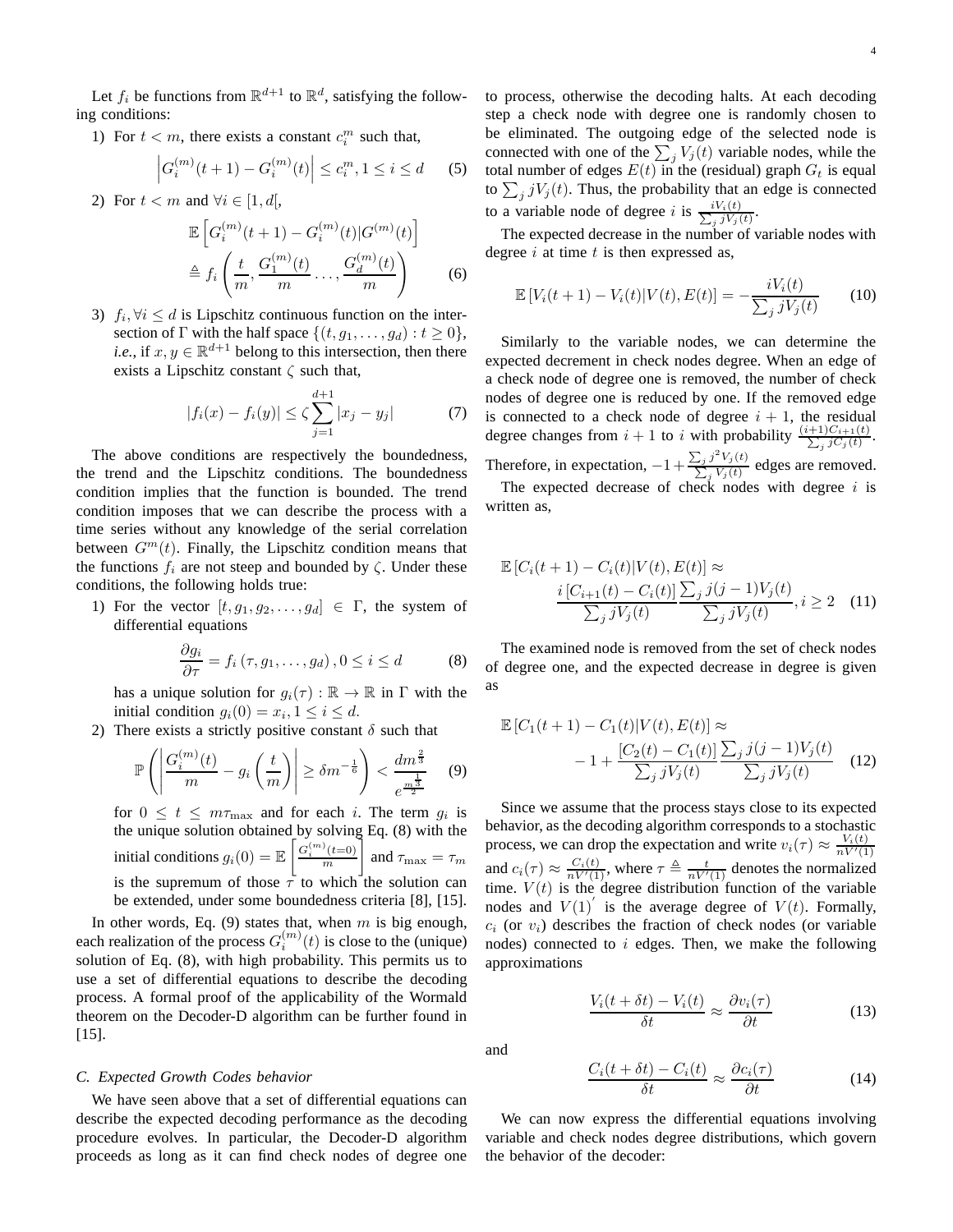



0.6

c 2

Fig. 1. Temporal evolution of the fraction  $c_i(t)$  of check nodes of degree i for various reception rates  $\eta$ : (a)  $\eta = 0.5$ , (b)  $\eta = 0.75$ , (c)  $\eta = 1.0$ , and (d)  $\eta = 1.5$ .

$$
\frac{\partial v_i(t)}{\partial t} = -i \frac{v_i(t)}{\sum_{j=1}^{d_{\text{max}}^{\text{max}}} j v_j(t)},\tag{15}
$$

0.1

0.6

0.8 *ci*

0.2

0.3

 $0.4<sub>1</sub>$ *ci*

$$
\frac{\partial c_i(t)}{\partial t} = [c_{i+1}(t) - c_i(t)] \frac{i \sum_{j}^{d_c^{\max}} j(j-1)c_j(t)}{\sum_{j=1}^{d_c^{\max}} jc_j(t)}, \quad (16)
$$

$$
\frac{\partial c_1(t)}{\partial t} = -1 + [c_2(t) - c_1(t)] \frac{\sum_{j}^{d_c^{\text{max}}} j(j-1)c_j(t)}{\sum_{j=1}^{d_c^{\text{max}}} jc_j(t)} (17)
$$

The parameters  $d_c^{\text{max}}$  and  $d_v^{\text{max}}$  are the maximum degrees of the check and variable nodes respectively; we typically set them to a very large value (theoretically infinity). Eq. (15) shows the expected decrease in the number of variable nodes of degree *i*. Eq. (16), which is valid  $\forall i, i \geq 2$ , and Eq. (17) describe the residual degree changes from  $i + 1$  to i when an edge connected with a check node of degree  $i+1$  is removed. The first term  $(-1)$  in Eq. (17) is due to the removal of an edge from the check node of degree one.

The solution of these differential equations with appropriate initial conditions describe the evolution of the degree distribution in the check and variable nodes. For Growth codes, we have that the initial check nodes distribution of the check nodes is  $\Omega(d)$  in Eq. (1). Then, in the limit of large number of source packets  $k$ , the variable nodes follow a Poisson distribution [17], since the source symbols are selected uniformly at random during the encoding process.

A closed form solution to these equations is non-trivial

to determine. However, we can solve them numerically. For verifying our analysis we examine the degree evolution of the nodes during decoding with a Decoder-D algorithm. We choose the receiving symbol rate  $\eta$  (normalized to the source rate) in the range  $[0, 1.5]$  (*i.e.*, for  $\eta < 1$  we have intermediate performance). The evolution of various degree edges at different  $\eta$  values is shown in Fig. 1 where the number  $k$  of source packets is set to 1000. The fraction of variable nodes of degree 0 corresponds to the recovery probability  $P_d$ , i.e.,  $P_d = v_0$ . The evolution is in accordance with the results presented in [6]. From Fig. 1, it becomes obvious that the number of nodes with degree zero increases with the decoding time, but it reaches a stationary point that determines the performance limit of the codes. We can also observe that the performance improves with the symbol rate. Furthermore, our model based on Wormald method closely matches the simulation results in [6], which are derived specifically for moderate codeblocks such as  $k = 1000$ . Our method is however more generic and applies to different settings. For example, the proposed analysis method is appropriate for large codeblocks and medium size codeblocks, *i.e.*,  $k < 1000$  while other analysis works [9] can be used exclusively for large codeblocks  $k > 10000$ . Interestingly, the presented analysis method is valid for any  $\eta$  value. In contrary to our method, the work in [9] can be applied only in the intermediate range.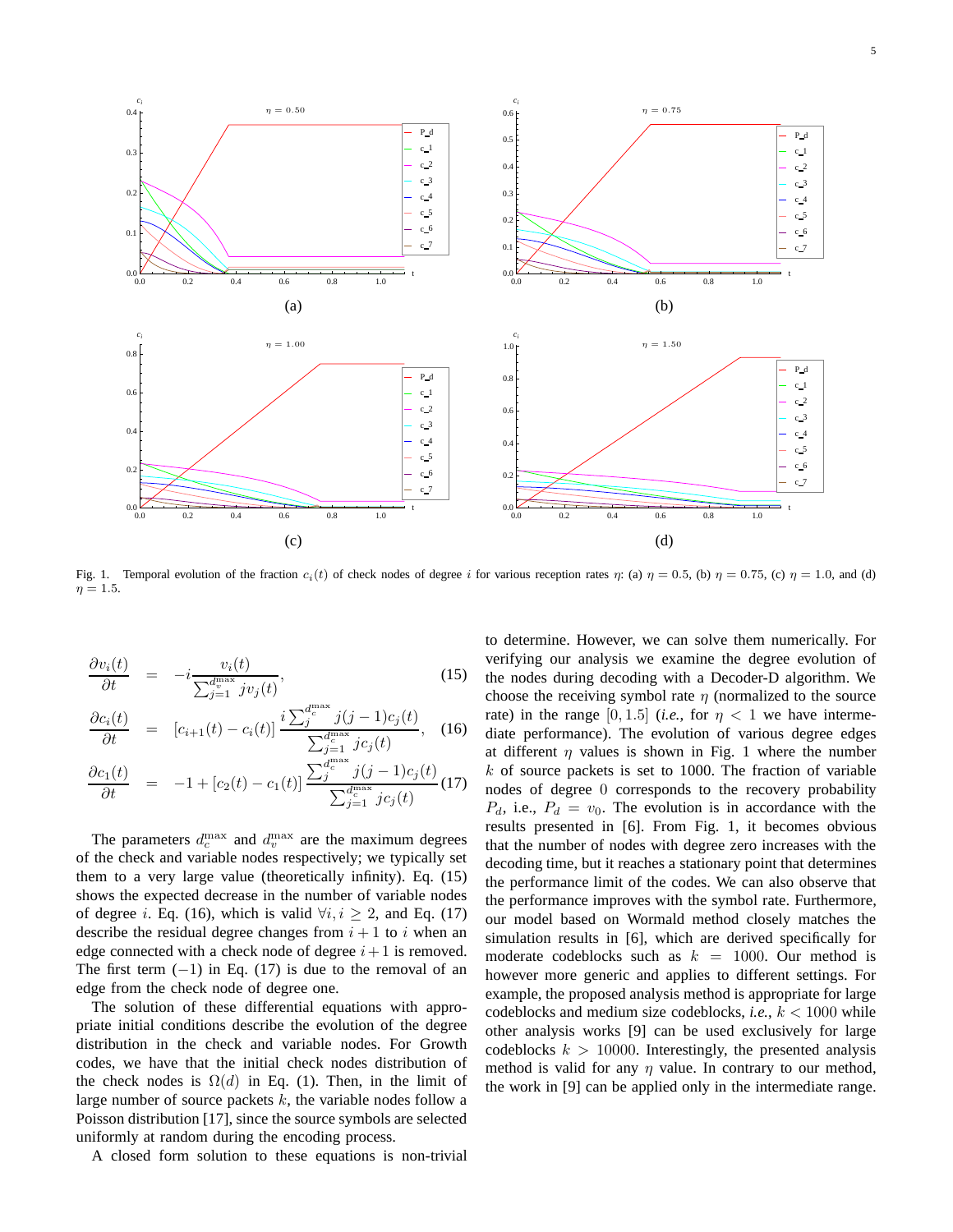### *D. Recovery probability*

The above analysis can be used to characterize the decoding procedure and derive the symbol decoding probability for the Decoder-D. We thus define the symbol recovery probability as  $\mathbb{P}_d = v_0$  ( $v_0$  stands for the probability of recovering a symbol, its degree is zero). The probability  $\mathbb{P}_d$  is depicted in Fig. 2 for various code rates  $\eta$ . The dotted line represents the symbol recovery performance for Growth codes derived by the Wormald method, the dashed-doted line represents the results of the experimental evaluation for  $k = 1000$  and the dashed line describes the recovery performance of an "ideal" code that is able to recover a new source symbol with every received Growth encoded symbol. The "ideal" code is presented for the sake of the completeness, since such code does not exist in practice. From the Fig. 2, we can infer that, for large receiving symbol rates ( $\eta > 1.5$ ), Growth codes can decode the full message as  $\mathbb{P}_d$  reaches one.

To the best of our knowledge, no closed formula exists for the symbol decoding probability in the Decoder-D algorithm, which is valid for any arbitrary check nodes degree distribution; it is quite difficult to derive such an analytical model from the differential equations (15)-(17). By observing Fig. 2, we however note that an exponential model is a good fit. Thus, the symbol decoding probability can be approximated as

$$
\mathbb{P}_d(\eta) \approx 1 - \lambda e^{-\mu \eta^2} \tag{18}
$$

where  $\eta = r/k$  is the coderate and r denotes the number of received symbols. Similarly, we define the probability of symbol decoding failure as

$$
\mathbb{P}_l(\eta) = \lambda e^{-\mu \eta^2}.
$$
 (19)

The values of  $\mu$  and  $\lambda$  depend on the underlying degree distribution function and not on the code length. This is expected as our model based on Wormald method also depends only on the degree distribution of the employed codes. We found through experimentation that for Growth codes  $\lambda = 0.926854$ and  $\mu = 1.39361$ . The evaluation of the model of Eq. (18) is depicted with the continuous line in Fig. 2 for  $k = 1000$ . Since our model is a function of the  $\eta$  value and not of the code length  $k$ , we can use it to characterize the performance of Growth codes of various codeblocks. We see from Fig. 2 that our model agrees with the experimental evaluation.

# IV. ERROR-RESILIENT VIDEO STREAMING

The analysis of the Growth Codes performance is important for the optimization of error resilient video communications where the good intermediate performance of the Growth codes can be very beneficial. Video is indeed a signal that may tolerate some losses and still offer a decent rendering quality. In particular, the above permits to select appropriate source and channel rates for optimized communications on rateconstrained lossy channels. The efficiency of video transmission systems is measured with respect to the video quality at the clients. This quality typically depends on the encoded video at sources and on the effect of losses during transmission that are respectively driven by the source and channel rates. In



Fig. 2. Symbol recovery probability of Growth codes. The continuous curve is  $\mathbb{P}_d(\eta) = 1 - \lambda e^{-\mu \eta^2}$  ( $\eta$  denotes the reception rate), the dotted line corresponds to the growth code performance derived by Wormald method, the dashed-doted line represents the results of the experimental evaluation, and the dashed line the ideal intermediate performance (it corresponds to the performance of an "ideal" code that is able to recover with every received Growth symbol a new source symbol). The codeblock size  $k$  is equal to 1000.

0 0.5 1 1.5 2 2.5 3 3.5 4

η

the following, we quantify the end-to-end performance of an illustrative video application using Growth codes in order to highlight the benefits of good intermediate performance. Note that a similar analysis can be done for LT codes, which also fit with the representation used in the Wormald analysis above.

## *A. Illustrative video model*

0  $\overline{0}$ .  $0.2$  $\overline{0}$ .  $0.4$  $0.5$  $0.6$  $0.7$  $\Omega$ .  $\theta$ 1

Rate of decoded symbols

of decoded Rate

symbols

Video compression is first applied to an image sequence in order to reduce the transmission rate. However, compression renders video data sensitive to packet losses. Therefore, the compressed video data should be protected to avoid rapid quality degradation in case of packet losses. Typically, this is achieved by forward error correction coding (FEC) schemes.

The overall distortion for communication scenarios where channel codes are used for FEC depends on the efficiency of the employed source compression scheme and the channel codes. Whereas the source coding distortion  $D_s$  decreases with increasing source rate  $R$ , the channel coding distortion  $D_c$ increases with lesser redundancy. Several distortion models are proposed in the literature [10], [18]. Considering hierarchically structured compression schemes such as MPEG, an analytical expression has been found in [10] for the end-toend distortion D, where the distortion depends on the MPEG coding parameters and the average recovery probability of the deployed FEC codes.

The source distortion can be written as

$$
D_s(R) = \alpha R^{-\beta} \tag{20}
$$

where R is the source bit rate,  $\alpha > 0$  and  $\beta > 0$  are parameters that depend on the source encoder and on the video content.

The distortion, in case of loss, takes into account error propagation, error patterns and error concealment. Therefore, it reads

$$
D_L(R) = b \left( 1 + \frac{R}{2a N_s L_p} \right) \mathbb{P}_l(\eta) \tag{21}
$$

Simula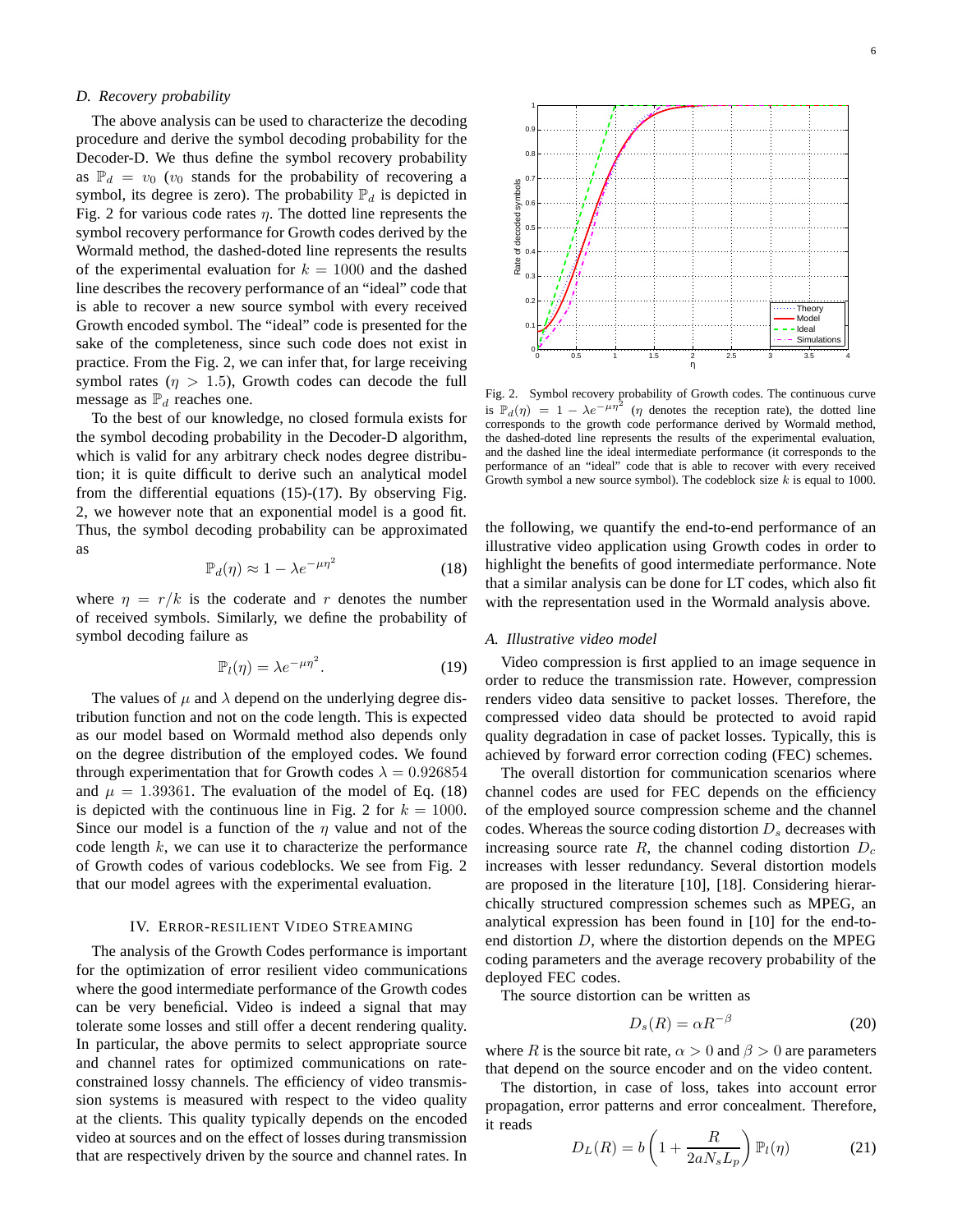

Fig. 3. Illustration of the PSNR (in dB) for the Foreman CIF sequence encoded at different rates ( $R_s$ ) for various decoding failure probabilities  $\mathbb{P}_l(n)$ using the model of Eq. (27).

where  $N_s$  is the average number of video slices<sup>2</sup> per second and  $L_p$  is the packet size (in bytes) of the transmitted video data. The parameter  $a$  indicates the type of video loss/distortion pattern that depends on the packetization scheme; b is a constant related to the spatio-temporal complexity of the sequence and error concealment scheme. Finally,  $\mathbb{P}_l(\eta)$  is the average residual packet loss probability after FEC decoding and  $\eta = r/k$  is a redundancy factor with  $r$  being the number of channel symbols and  $k$  the number of source symbols. We propose to use this end-to-end distortion model in our illustrative example of optimized Growth Codes video transmission scheme, where we replace the packet loss probability  $\mathbb{P}_l(\eta)$  by the one obtained in the performance analysis of Section III.

#### *B. Optimal joint source and channel coding*

Since the video quality depends on the source and channel distortions, it depends on the source bit rate  $R$ . Thus, the optimal value of  $R$  that minimizes the end-to-end distortion function  $D(R)$  can be determined by

$$
R^* = \underset{R}{\text{arg min}} \quad D(R) \tag{22}
$$

$$
s.t. \ (1 + \epsilon)R \le B
$$

where

$$
D(R) = (1 - \mathbb{P}_l(\eta)) D_s(R) + \mathbb{P}_l(\eta) D_c(R)
$$
 (23)  
=  $D_s(R) + \mathbb{P}_l(\eta) (D_c(R) - D_s(R))$   
=  $D_s(R) + D_L(R)$ 

and  $D_c(R)$  denotes the concealment distortion (*i.e.*, the average distortion between original macroblocks and the concealed marcoblocks at the receiver in case of loss) [10] and  $D<sub>L</sub>(R)$  =

 $2$ Each slice consists of several macroblocks, which are the basic encoding unit of H.264/AVC and other block-based video compression schemes.

 $\mathbb{P}_l(\eta)$  ( $D_c(R) - D_s(R)$ ) the average distortion between a losslessly and lossily transmitted versions, as defined in [10]. Trivially, for lossless transmission,  $D<sub>c</sub>(R)$  is equal to zero. Here, the parameter  $\mathbb{P}_l(\eta)$  is a constant where the affordable loss rate is determined by the video application constraints. The parameter  $B$  in Eq. (23) stands for the channel capacity, whose constraint takes into account *i.e.*, the amount of added channel redundancy (i.e.,  $\epsilon$ ) for achieving a given symbol decoding failure rate  $\mathbb{P}_l$ . The value of  $\epsilon$  can be computed from Eq. (19) by setting  $\eta = 1 + \epsilon$ . We further assume that there is no estimate for  $\pi$ , the actual channel packet loss rate. Obviously, when an estimate for  $\pi$  is available, other Rateless codes such as LT codes would be a better solution, as they characterized by smaller overhead value  $\epsilon$  than Growth codes. Growth codes are however interesting in a setup where the actual channel loss rate is unknown, and where the application can benefit from improved intermediate performance.

Now, taking into account Eqs. (20) and (21), we can write Eq. (23) as

$$
D(R) = \alpha R^{-\beta} + b \left( 1 + \frac{R}{2a N_s L_p} \right) \mathbb{P}_l(\eta) \tag{24}
$$

Then, the source and channel rate optimization problem of Eq. (23) is rewritten as

$$
R^* = \arg\min_R \left[ \alpha R^{-\beta} + b \left( 1 + \frac{R}{2a N_s L_p} \right) \mathbb{P}_l(\eta) \right]. \tag{25}
$$

Before determining the optimal source coding rate  $R^*$ , we first prove that  $D(R)$  is convex.

*Lemma 1:* The end-to-end distortion function  $D(R)$  is convex.

*Proof:* In order to prove the convexity of  $D(R)$  is convex, we compute the first derivative of  $D(R)$  with respect to the rate R.

$$
\frac{\partial}{\partial R}D(R) = \frac{\partial}{\partial R} \left[ \alpha R^{-\beta} + b \left( 1 + \frac{R}{2a N_s L_p} \right) \mathbb{P}_l(\eta) \right]
$$

$$
= \frac{b \mathbb{P}_l(\eta)}{2a N_s L_p} - \alpha \beta R^{-(1+\beta)}
$$

Therefore, the stationary point  $R^*$  that satisfies  $\frac{\partial}{\partial R}D(R)$  =  $0$  is,

$$
R^* = \left(\frac{2a\alpha\beta N_s L_p}{b \mathbb{P}_l(\eta)}\right)^{\frac{1}{1+\beta}}
$$
(26)

,

We now have to prove that the second derivative  $\frac{\partial^2}{\partial R^2}D(R)$ at  $R^* =$  $\left(\frac{2a\alpha\beta N_sL_p}{b\mathbb{P}_l(\eta)}\right)^{\frac{1}{1+\beta}}$ is non-negative. Thus,

 $\partial^2$ 

$$
\frac{\partial^2}{\partial R^2} D(R) = \alpha \beta (1 + \beta) (R^*)^{-(2 + \beta)}
$$
  
=  $\alpha \beta (1 + \beta) \left( \frac{b \mathbb{P}_l(\eta)}{2 a \alpha \beta N_s L_p} \right)^{\frac{2 + \beta}{1 + \beta}}$ 

which is clearly positive since  $\alpha, \beta > 0$ . Hence,  $D(R)$  is convex and a unique minimum exists for a fixed  $\mathbb{P}_l(\eta)$ .

Therefore, we can conclude the following. When  $(1 +$  $\epsilon$ ) $R^* \geq B$ , the optimal rate  $R^*$  is computed by Eq. (26);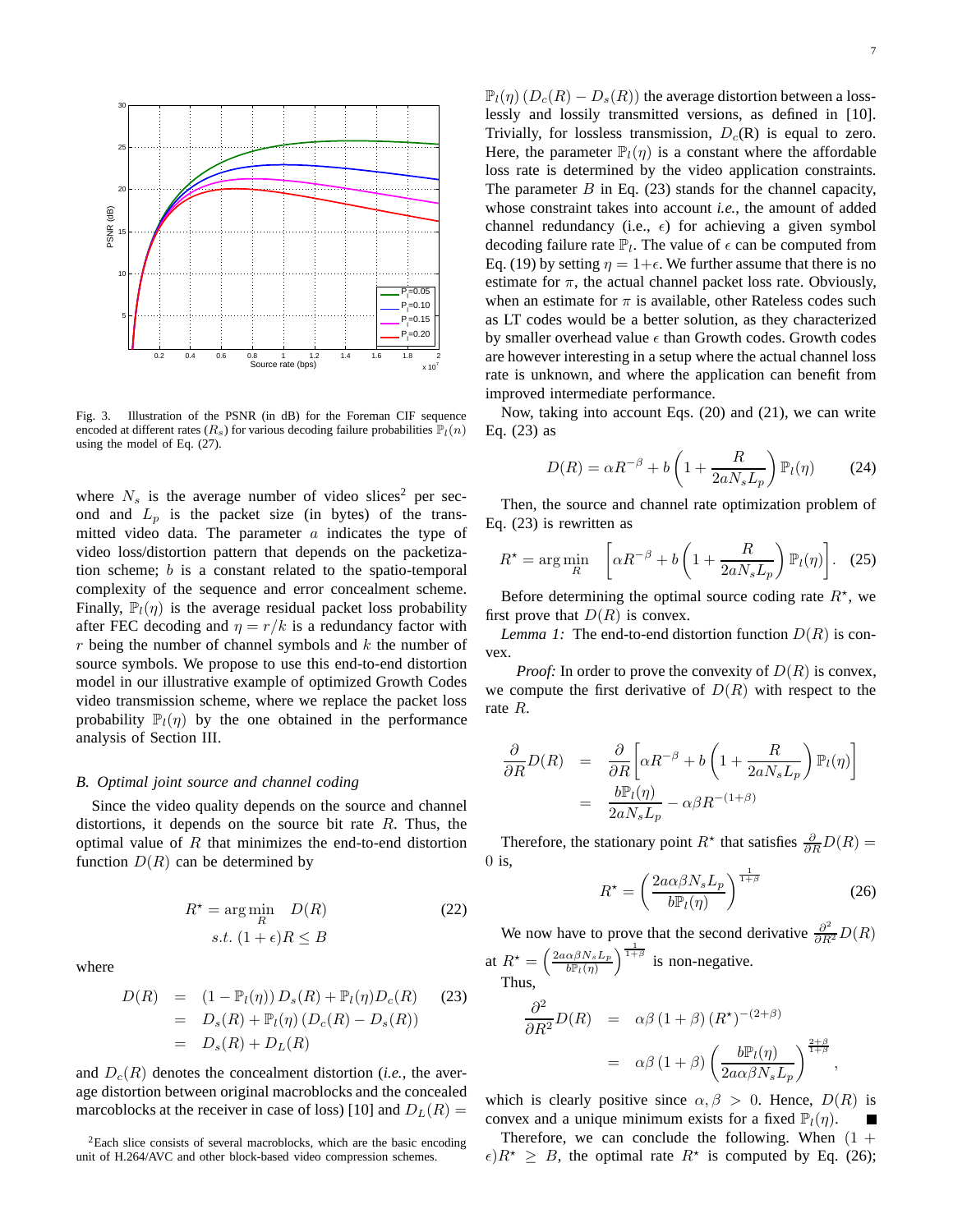

Fig. 4. Comparison of the proposed optimized Growth codes (GC) with ideal Rateless codes (ideal RC) and LT codes "R-Soliton" for transmission of Foreman CIF sequence with respect to various  $\eta$  values. The distortion is given in terms of PSNR.

otherwise,  $R^* = \frac{B}{1+\epsilon}$ . This is due to the fact that the plane  $(1 + \epsilon)R - B$  intersects  $D(R)$  at  $R = \frac{B}{1 + \epsilon}$ .

Hence, we have that the minimum distortion  $D^*$  is given by,

$$
D^* = \alpha (R^*)^{\beta} + b \left( 1 + \frac{R^*}{2a N_s L_p} \right) \lambda e^{-\mu \eta^2}
$$
 (27)

where the optimal rate is equal to

$$
R^* = \left(\frac{2a\alpha\beta N_s L_p}{b\lambda e^{-\mu\eta^2}}\right)^{\frac{1}{1+\beta}}.\tag{28}
$$

The distortion for video transmission under different packet recovery probabilities, when Growth codes are used for error protection and the model parameters of [10] are adopted is shown in Fig. 3. We investigate the distortion in both intermediate region  $0 \le \eta < 1$  and full recovery region  $\eta \ge 1$ . From Fig. 3, we can see that  $D(R)$  is strictly convex.

### *C. Evaluation of rateless video distortion*

We are interested in the average distortion performance when a certain number of coded packets reach the receiver. No synchronization between the servers and receivers is assumed, which means that some packets may be received multiple times.

Distortion comparisons in terms of PSNR are illustrated in Fig. 4 when the  $D(R)$  convex hull does not intersects with the plane  $(1 + \epsilon)R - B$ , *i.e.*, there is enough bandwidth to accommodate the transmission of the video encoded at rate computed by Eq. (26). The source coding parameters are chosen based on the model in [10]. The proposed rate optimal Growth codes are denoted as GC in Fig. 4. The optimal source rate value is calculated by Eq. (26). The proposed scheme is compared with an ideal Rateless code, which can recover as many source symbols as the received coded symbols, *i.e.*, it recovers  $\eta N$  source symbols when  $\eta N$ coded packets are received in the intermediate region (*i.e.,*



Fig. 5. Evaluation of the proposed scheme for transmission of the Foreman CIF sequence over different values of loss rate and different acceptable packet error rates  $\mathbb{P}_l$  when channel capacity B is 15 Mbps.

 $0 \leq \eta \leq 1$ ) and fully recovers the source when  $\eta \geq 1$ . Clearly, the performance of the ideal code serves as an upper limit of the performance of any channel code. From Fig. 4, we note that when the proposed rate optimal Growth codes are used, the overall distortion follows a smooth waterfall curve. In the intermediate region, the rate optimal Growth codes offer comparable distortion performance to ideal Rateless codes. We also compare with LT codes (denoted as "R-Solition"). The optimal source rate is computed by Eq. (26) using our model (Eq. (19)) with parameter values  $\lambda = 5 \cdot 10^8$  and  $\mu = -20$ for calculating the decoding failure probability. The large distortion gap between Growth codes and LT codes (denoted as "R-Soliton") in intermediate region is also obvious from Fig. 4. This is expected as the Robust soliton distribution has a small percentage of degree one symbols and it is designed for full recovery. In the full recovery area, the performance of LT codes improves rapidly with  $\eta$  value and approaches the performance of ideal Rateless codes. Hence, we can conclude the full advantage of Growth codes is expressed with a source coder such as a video coder whose utility increases with the decoded data.

For the sake of completeness, we provide comparisons for channel mismatch conditions, *i.e.*, when the rate of GC is optimized for a set of acceptable decoding failure rates  $(5, 10, 15, 20)$ % (these values are considered when the optimal source rates are calculated), but in practice the channel conditions are different than those considered during optimization. Specifically, the source rate is optimized assuming that the channel is free of packet losses, however in practice the actual loss rate varies in the range of  $[0, 30]$ %. The results are presented in Fig. 5 for transmission of the Foreman CIF sequence and channel capacity  $B = 15$  Mbps. From the results, we can observe that the acceptable decoding failure rate plays important role on the robustness of the method. When the acceptable loss rate is 15% or 20%, the optimal source rate is significantly lower than the capacity  $B$ . Hence,